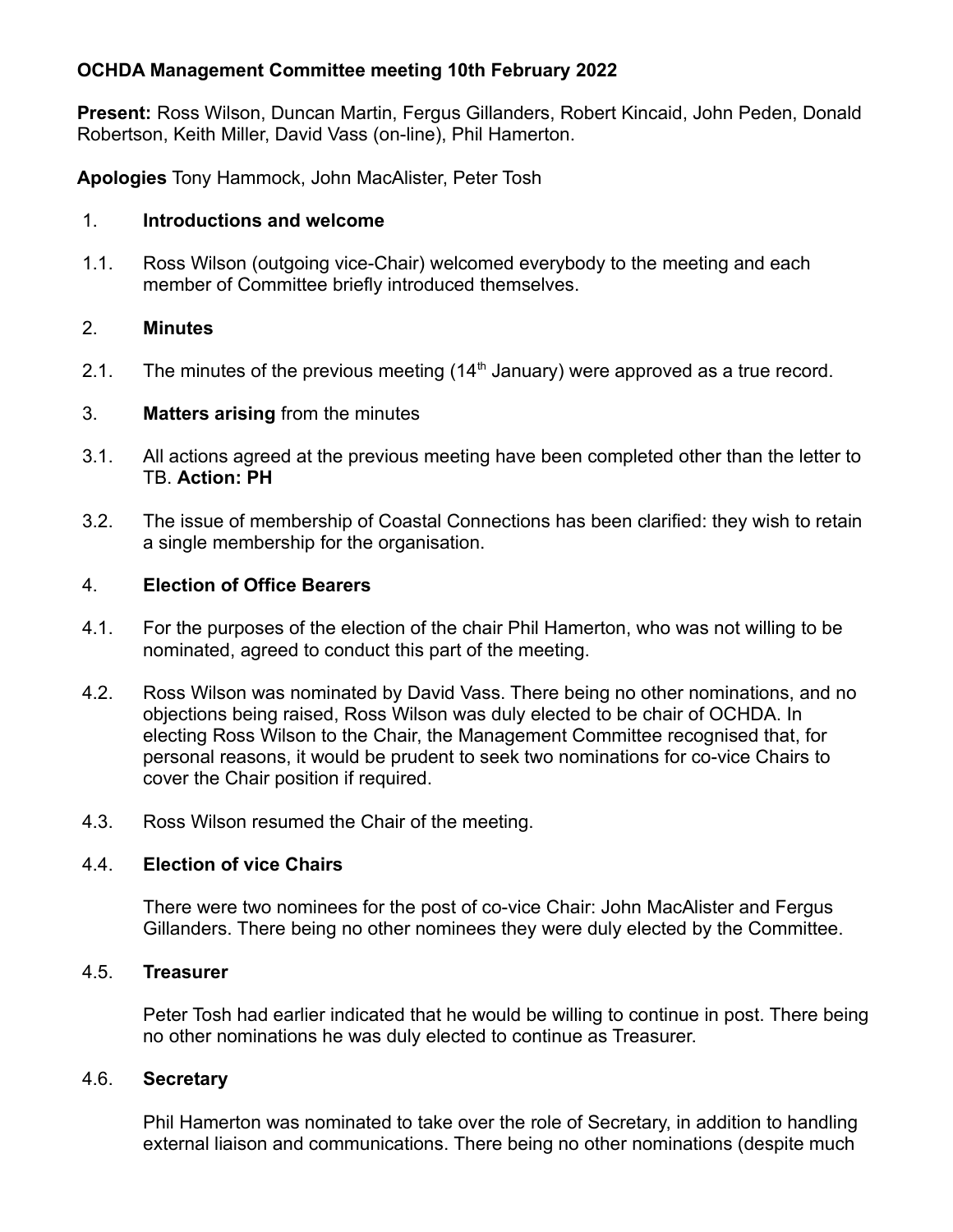encouragement!) Phil Hamerton was duly elected. Committee Members recognised the requirement to find a volunteer to either take over the external liaison and communications role or provide assistance with this key activity.

#### 5. **Immediate Workplan for the Committee**

- 5.1. Despite explicit offers of support, from OCHDA, in the planning of the development of the Municipal Port nothing has been heard back from Council Officers. The Harbour Board report is due to be published on 25th February and will be highly significant for determining our future actions.
- 5.2. There was substantial discussion regarding effective influencing of Council proposals in order to ensure effective community/stakeholder engagement and to maximise the benefit of OCHDA's experience.
- 5.3. A small working group will be convened to consider the Harbour Board report as soon as it is issued. An appropriate response will be drafted for approval by Committee before being submitted to Harbour Board Members, copied to OLI A/C Members, in advance of the meeting.
- 5.4. In order to engage as widely as possible with elected representatives and with the general public regarding the smooth development of the Municipal Port it was agreed that a press release will be prepared, drawing heavily on published good practice guidance for port management, for inclusion in next week's papers if it is possible to do so in time. **Action PH and FG**
- 5.5. There was discussion regarding the usefulness of public meeting in order to engage the wider community. RW advised that he has requested that Oban Bay Management Group consider hosting a further public meeting in mid-April, before the current elected Council Members stand down and the election is undertaken.
- 5.6. The next meeting of this Management Committee will be held in the week immediately after the Harbour Board meeting in order to prepare a statement for the Oban Bay management group meeting on  $10<sup>th</sup>$  March. This meeting will be organised by Doodle Poll. There was discussion regarding meeting in person or meeting online; meeting in person, if possible, was regarded as preferable. (**Note:** The meeting has been arranged for March  $4<sup>th</sup>$ , starting at 16:00 at The Rockfield Centre)

#### 6. **Further work on Trust Port proposal**

- 6.1. The Management Committee was reminded that the current position is that progress is completely stalled, pending further information provided by the Council in relation to the previously-agreed lease arrangement. The valuation report has been completed and Council officers have the relevant information in order to indicate likely commercial rate for leasing the properties on the North pier. This information is currently being withheld and has not been released to our elected representatives.
- 6.2. Committee recognised that there is a significant debate to be held, at an appropriate stage, regarding the strategy to be adopted in order to promote the Trust Port in future. The process of transition from the Municipal Port, once it is established, to Trust Port may remove some of the current obstacles and is likely to require extensive replanning.